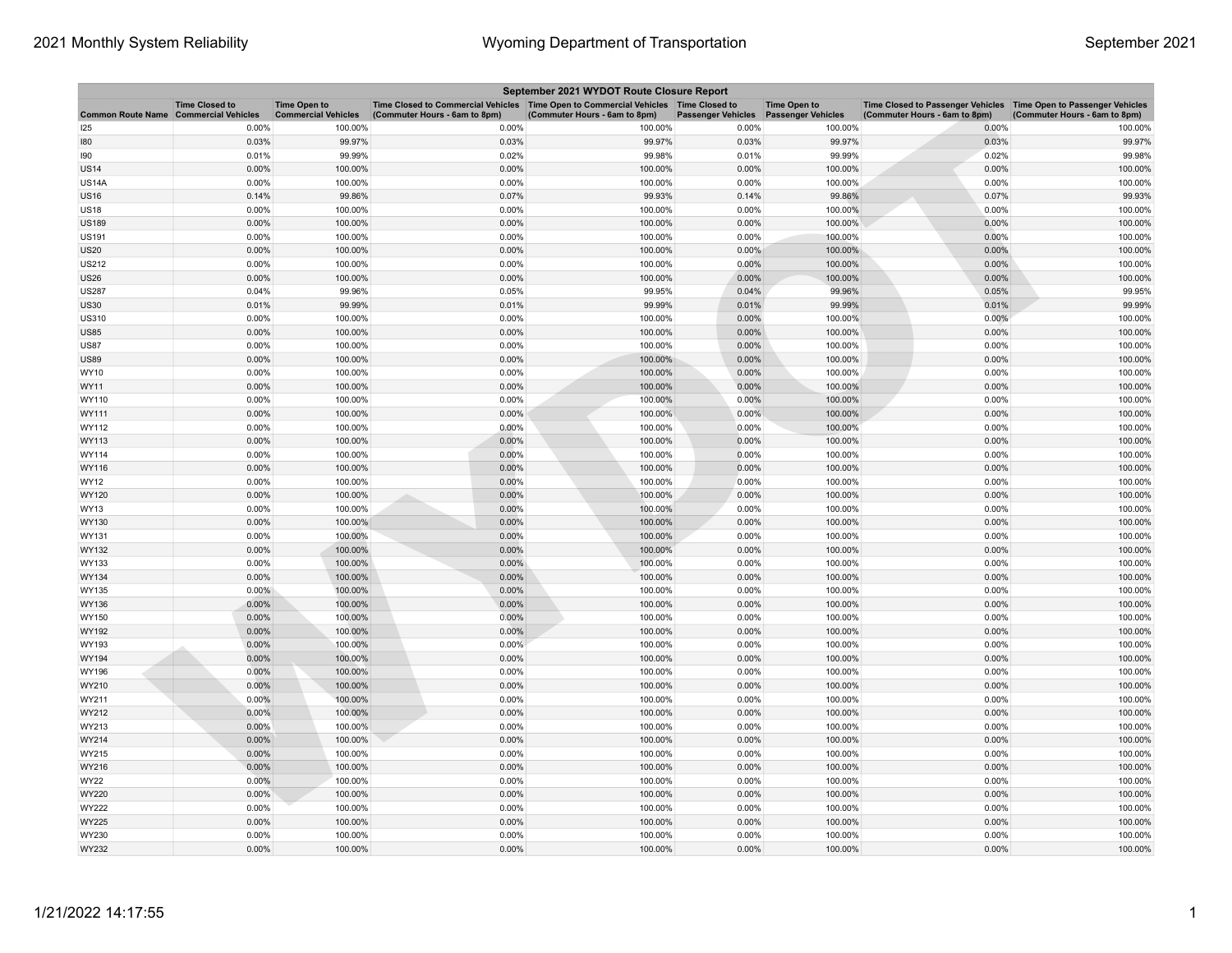| September 2021 WYDOT Route Closure Report |                                                     |                                                   |                                                                                                                         |                               |                           |                                                  |                                                                                                      |                               |  |
|-------------------------------------------|-----------------------------------------------------|---------------------------------------------------|-------------------------------------------------------------------------------------------------------------------------|-------------------------------|---------------------------|--------------------------------------------------|------------------------------------------------------------------------------------------------------|-------------------------------|--|
| <b>Common Route Name</b>                  | <b>Time Closed to</b><br><b>Commercial Vehicles</b> | <b>Time Open to</b><br><b>Commercial Vehicles</b> | Time Closed to Commercial Vehicles   Time Open to Commercial Vehicles   Time Closed to<br>(Commuter Hours - 6am to 8pm) | (Commuter Hours - 6am to 8pm) | <b>Passenger Vehicles</b> | <b>Time Open to</b><br><b>Passenger Vehicles</b> | Time Closed to Passenger Vehicles   Time Open to Passenger Vehicles<br>(Commuter Hours - 6am to 8pm) | (Commuter Hours - 6am to 8pm) |  |
| WY233                                     | 0.00%                                               | 100.00%                                           | 0.00%                                                                                                                   | 100.00%                       | 0.00%                     | 100.00%                                          | 0.00%                                                                                                | 100.00%                       |  |
| WY235                                     | 0.00%                                               | 100.00%                                           | 0.00%                                                                                                                   | 100.00%                       | 0.00%                     | 100.00%                                          | 0.00%                                                                                                | 100.00%                       |  |
| WY236                                     | 0.00%                                               | 100.00%                                           | 0.00%                                                                                                                   | 100.00%                       | 0.00%                     | 100.00%                                          | 0.00%                                                                                                | 100.00%                       |  |
| WY237                                     | 0.00%                                               | 100.00%                                           | 0.00%                                                                                                                   | 100.00%                       | 0.00%                     | 100.00%                                          | 0.00%                                                                                                | 100.00%                       |  |
| WY238                                     | 0.00%                                               | 100.00%                                           | 0.00%                                                                                                                   | 100.00%                       | 0.00%                     | 100.00%                                          | 0.00%                                                                                                | 100.00%                       |  |
| WY239                                     | 0.00%                                               | 100.00%                                           | 0.00%                                                                                                                   | 100.00%                       | 0.00%                     | 100.00%                                          | 0.00%                                                                                                | 100.00%                       |  |
| WY24                                      | 0.00%                                               | 100.00%                                           | 0.00%                                                                                                                   | 100.00%                       | 0.00%                     | 100.00%                                          | 0.00%                                                                                                | 100.00%                       |  |
| WY240                                     | $0.00\%$                                            | 100.00%                                           | 0.00%                                                                                                                   | 100.00%                       | $0.00\%$                  | 100.00%                                          | 0.00%                                                                                                | 100.00%                       |  |
| WY251                                     | 0.00%                                               | 100.00%                                           | 0.00%                                                                                                                   | 100.00%                       | 0.00%                     | 100.00%                                          | 0.00%                                                                                                | 100.00%                       |  |
| WY257                                     | 0.00%                                               | 100.00%                                           | 0.00%                                                                                                                   | 100.00%                       | 0.00%                     | 100.00%                                          | 0.00%                                                                                                | 100.00%                       |  |
| WY258                                     | 0.00%                                               | 100.00%                                           | 0.00%                                                                                                                   | 100.00%                       | 0.00%                     | 100.00%                                          | 0.00%                                                                                                | 100.00%                       |  |
| WY259                                     | 0.00%                                               | 100.00%                                           | 0.00%                                                                                                                   | 100.00%                       | 0.00%                     | 100.00%                                          | 0.00%                                                                                                | 100.00%                       |  |
| WY270                                     | 0.00%                                               | 100.00%                                           | 0.00%                                                                                                                   | 100.00%                       | 0.00%                     | 100.00%                                          | 0.00%                                                                                                | 100.00%                       |  |
| WY28                                      | 1.58%                                               | 98.42%                                            | 2.71%                                                                                                                   | 97.29%                        | 0.00%                     | 100.00%                                          | 0.00%                                                                                                | 100.00%                       |  |
| WY296                                     | 0.00%                                               | 100.00%                                           | 0.00%                                                                                                                   | 100.00%                       | 0.00%                     | 100.00%                                          | 0.00%                                                                                                | 100.00%                       |  |
| WY313                                     | 0.00%                                               | 100.00%                                           | 0.00%                                                                                                                   | 100.00%                       | 0.00%                     | 100.00%                                          | 0.00%                                                                                                | 100.00%                       |  |
| WY320                                     | 0.00%                                               | 100.00%                                           | 0.00%                                                                                                                   | 100.00%                       | 0.00%                     | 100.00%                                          | 0.00%                                                                                                | 100.00%                       |  |
| WY321                                     | 0.00%                                               | 100.00%                                           | 0.00%                                                                                                                   | 100.00%                       | 0.00%                     | 100.00%                                          | 0.00%                                                                                                | 100.00%                       |  |
| WY331                                     | 0.00%                                               | 100.00%                                           | 0.00%                                                                                                                   | 100.00%                       | 0.00%                     | 100.00%                                          | 0.00%                                                                                                | 100.00%                       |  |
| WY335                                     | 0.00%                                               | 100.00%                                           | 0.00%                                                                                                                   | 100.00%                       | 0.00%                     | 100.00%                                          | 0.00%                                                                                                | 100.00%                       |  |
| WY336                                     | 0.00%                                               | 100.00%                                           | 0.00%                                                                                                                   | 100.00%                       | 0.00%                     | 100.00%                                          | 0.00%                                                                                                | 100.00%                       |  |
| WY338                                     | 0.00%                                               | 100.00%                                           | 0.00%                                                                                                                   | 100.00%                       | 0.00%                     | 100.00%                                          | 0.00%                                                                                                | 100.00%                       |  |
| WY34                                      | 0.00%                                               | 100.00%                                           | 0.00%                                                                                                                   | 100.00%                       | 0.00%                     | 100.00%                                          | 0.00%                                                                                                | 100.00%                       |  |
| WY340                                     | 0.00%                                               | 100.00%                                           | 0.00%                                                                                                                   | 100.00%                       | 0.00%                     | 100.00%                                          | 0.00%                                                                                                | 100.00%                       |  |
| WY343                                     | 0.00%                                               | 100.00%                                           | 0.00%                                                                                                                   | 100.00%                       | 0.00%                     | 100.00%                                          | 0.00%                                                                                                | 100.00%                       |  |
| WY345                                     | 0.00%                                               | 100.00%                                           | 0.00%                                                                                                                   | 100.00%                       | 0.00%                     | 100.00%                                          | 0.00%                                                                                                | 100.00%                       |  |
| WY350                                     | 0.00%                                               | 100.00%                                           | 0.00%                                                                                                                   | 100.00%                       | 0.00%                     | 100.00%                                          | 0.00%                                                                                                | 100.00%                       |  |
| WY351                                     | 0.00%                                               | 100.00%                                           | 0.00%                                                                                                                   | 100.00%                       | 0.00%                     | 100.00%                                          | 0.00%                                                                                                | 100.00%                       |  |
| WY352                                     | 0.00%                                               | 100.00%                                           | 0.00%                                                                                                                   | 100.00%                       | 0.00%                     | 100.00%                                          | 0.00%                                                                                                | 100.00%                       |  |
| WY353                                     | 0.00%                                               | 100.00%                                           | 0.00%                                                                                                                   | 100.00%                       | 0.00%                     | 100.00%                                          | 0.00%                                                                                                | 100.00%                       |  |
| WY371                                     | 0.00%                                               | 100.00%                                           | 0.00%                                                                                                                   | 100.00%                       | 0.00%                     | 100.00%                                          | 0.00%                                                                                                | 100.00%                       |  |
| WY372                                     | 0.00%                                               | 100.00%                                           | 0.00%                                                                                                                   | 100.00%                       | 0.00%                     | 100.00%                                          | 0.00%                                                                                                | 100.00%                       |  |
| WY374                                     | 0.00%                                               | 100.00%                                           | 0.00%                                                                                                                   | 100.00%                       | 0.00%                     | 100.00%                                          | 0.00%                                                                                                | 100.00%                       |  |
| WY387                                     | 0.00%                                               | 100.00%                                           | 0.00%                                                                                                                   | 100.00%                       | 0.00%                     | 100.00%                                          | 0.00%                                                                                                | 100.00%                       |  |
| WY390                                     | $0.00\%$                                            | 100.00%                                           | 0.00%                                                                                                                   | 100.00%                       | 0.00%                     | 100.00%                                          | 0.00%                                                                                                | 100.00%                       |  |
| WY410                                     | 0.00%                                               | 100.00%                                           | 0.00%                                                                                                                   | 100.00%                       | 0.00%                     | 100.00%                                          | 0.00%                                                                                                | 100.00%                       |  |
| WY411                                     | 0.00%                                               | 100.00%                                           | 0.00%                                                                                                                   | 100.00%                       | 0.00%                     | 100.00%                                          | 0.00%                                                                                                | 100.00%                       |  |
| WY412                                     | 0.00%                                               | 100.00%                                           | 0.00%                                                                                                                   | 100.00%                       | 0.00%                     | 100.00%                                          | 0.00%                                                                                                | 100.00%                       |  |
| WY414                                     | 0.00%                                               | 100.00%                                           | 0.00%                                                                                                                   | 100.00%                       | 0.00%                     | 100.00%                                          | 0.00%                                                                                                | 100.00%                       |  |
| WY430                                     | 0.00%                                               | 100.00%                                           | 0.00%                                                                                                                   | 100.00%                       | 0.00%                     | 100.00%                                          | 0.00%                                                                                                | 100.00%                       |  |
| WY431                                     | 0.00%                                               | 100.00%                                           | 0.00%                                                                                                                   | 100.00%                       | 0.00%                     | 100.00%                                          | 0.00%                                                                                                | 100.00%                       |  |
| WY450                                     | 0.00%                                               | 100.00%                                           | 0.00%                                                                                                                   | 100.00%                       | 0.00%                     | 100.00%                                          | 0.00%                                                                                                | 100.00%                       |  |
| WY487                                     | 0.00%                                               | 100.00%                                           | 0.00%                                                                                                                   | 100.00%                       | 0.00%                     | 100.00%                                          | 0.00%                                                                                                | 100.00%                       |  |
| WY50                                      | 0.00%                                               | 100.00%                                           | 0.00%                                                                                                                   | 100.00%                       | 0.00%                     | 100.00%                                          | 0.00%                                                                                                | 100.00%                       |  |
| WY51                                      | 0.00%                                               | 100.00%                                           | 0.00%                                                                                                                   | 100.00%                       | 0.00%                     | 100.00%                                          | 0.00%                                                                                                | 100.00%                       |  |
| WY530                                     | 0.00%                                               | 100.00%                                           | 0.00%                                                                                                                   | 100.00%                       | 0.00%                     | 100.00%                                          | 0.00%                                                                                                | 100.00%                       |  |
| WY585                                     | 0.00%                                               | 100.00%                                           | 0.00%                                                                                                                   | 100.00%                       | 0.00%                     | 100.00%                                          | 0.00%                                                                                                | 100.00%                       |  |
| WY59                                      | 0.00%                                               | 100.00%                                           | 0.00%                                                                                                                   | 100.00%                       | 0.00%                     | 100.00%                                          | 0.00%                                                                                                | 100.00%                       |  |
| WY70                                      | 0.00%                                               | 100.00%                                           | 0.00%                                                                                                                   | 100.00%                       | 0.00%                     | 100.00%                                          | 0.00%                                                                                                | 100.00%                       |  |
| WY71                                      | $0.00\%$                                            | 100.00%                                           | 0.00%                                                                                                                   | 100.00%                       | 0.00%                     | 100.00%                                          | 0.00%                                                                                                | 100.00%                       |  |
| <b>WY72</b>                               | 0.00%                                               | 100.00%                                           | 0.00%                                                                                                                   | 100.00%                       | 0.00%                     | 100.00%                                          | 0.00%                                                                                                | 100.00%                       |  |
| WY77                                      | 0.00%                                               | 100.00%                                           | 0.00%                                                                                                                   | 100.00%                       | 0.00%                     | 100.00%                                          | 0.00%                                                                                                | 100.00%                       |  |
| WY789                                     | 0.02%                                               | 99.98%                                            | 0.03%                                                                                                                   | 99.97%                        | 0.02%                     | 99.98%                                           | 0.03%                                                                                                | 99.97%                        |  |
| <b>WY89</b>                               | 0.00%                                               | 100.00%                                           | 0.00%                                                                                                                   | 100.00%                       | 0.00%                     | 100.00%                                          | 0.00%                                                                                                | 100.00%                       |  |